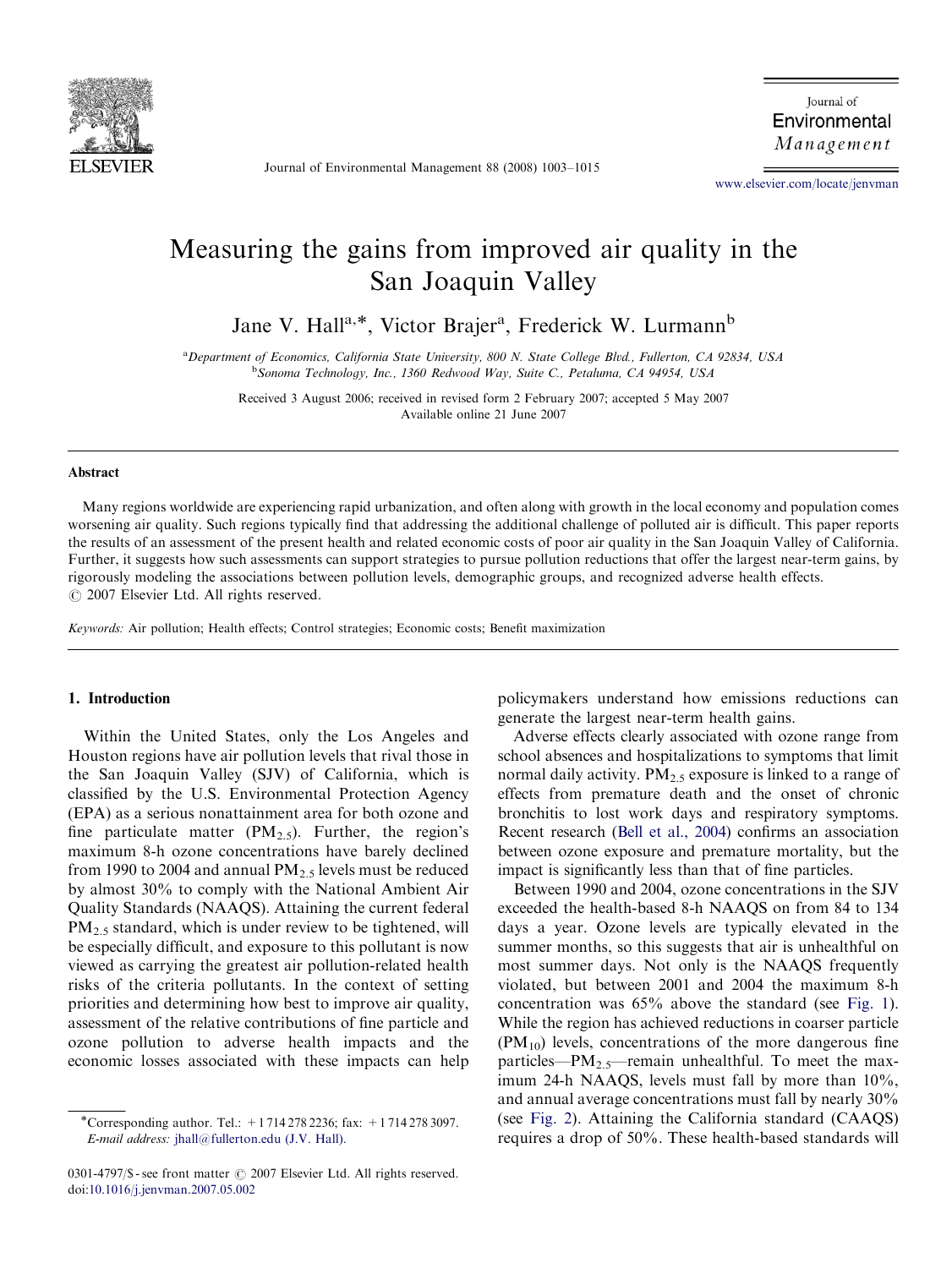<span id="page-1-0"></span>

Fig. 1. Maximum 8-h ozone concentrations in the San Joaquin Valley relative to the NAAQS.



Fig. 2. Annual average  $PM_{2.5}$  and  $PM_{10}$  concentrations in the San Joaquin Valley relative to the NAAQS.

be very difficult to achieve in the SJV because of the high population and economic growth rates, and the topographic features of the valley which tend to trap both locally emitted pollutants and pollutants transported from the San Francisco and the Sacramento areas [\(Blumenthal](#page-10-0) [et al., 1997](#page-10-0); [MacDonald et al., 2006\)](#page-11-0).

In this study, a well-established three-stage approach is used to determine the benefits of attaining the ozone and PM2.5 air quality standards by identifying and quantifying the links between air quality and exposure, exposure and ill health, and avoiding ill health and the associated economic gains from better health [\(Hall et al., 1992](#page-11-0)). First, a regional human exposure model (REHEX) estimates the population's exposure to concentrations above the air quality standards, accounting for the spatial and temporal pollution and demographic patterns across the region.<sup>1</sup> Second,

<sup>&</sup>lt;sup>1</sup>For more detail on the REHEX model, see [Lurmann et al. \(1989,](#page-11-0) [1999\)](#page-11-0), [Lurmann and Korc \(1994\),](#page-11-0) [Lurmann and Kumar \(1996\),](#page-11-0) and [Fruin](#page-11-0) [et al. \(2001\).](#page-11-0)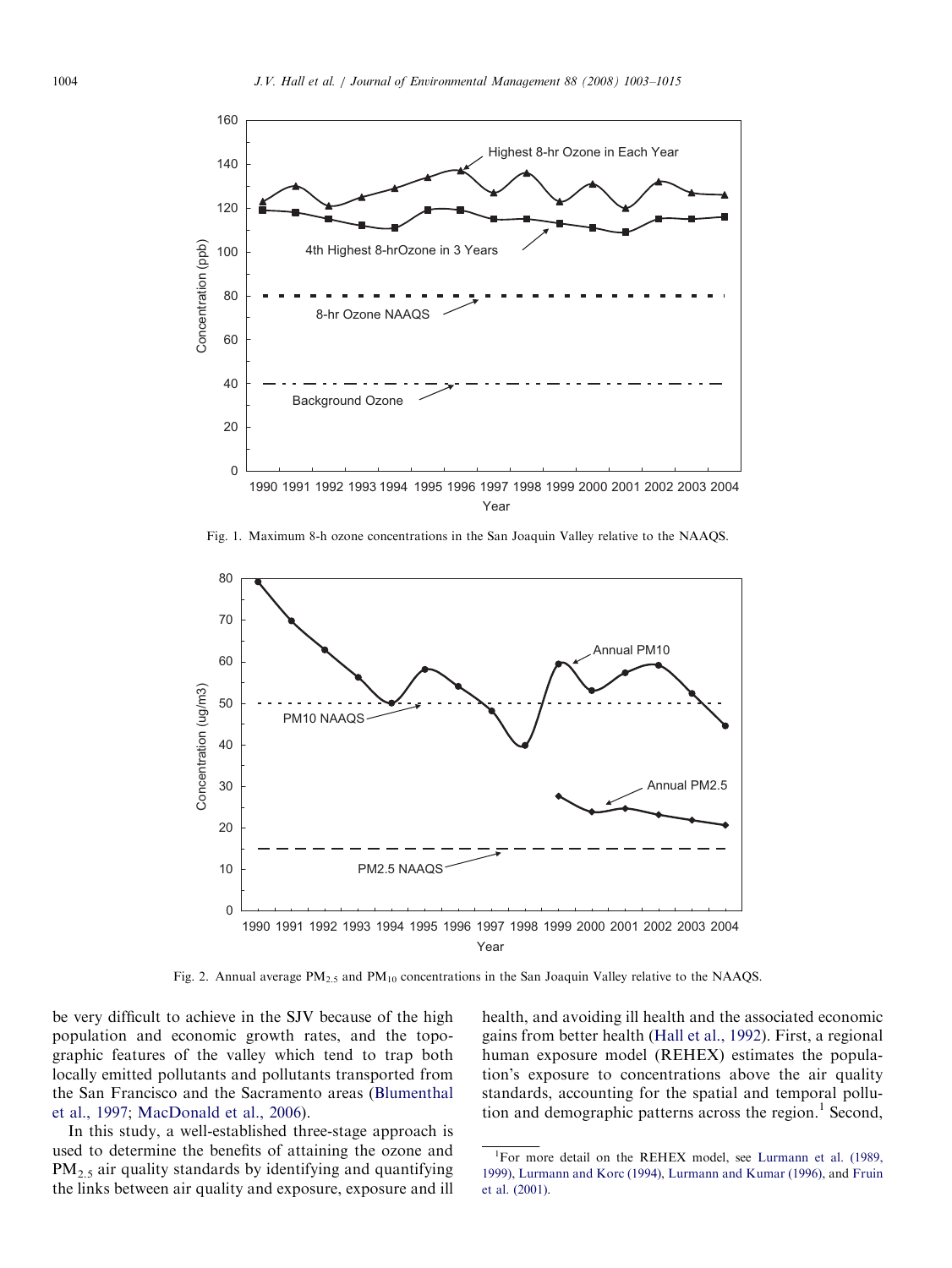these exposure estimates are coupled with concentration– response functions from the health science literature to calculate how many fewer adverse health effects and premature deaths would be expected if the 2004 population instantaneously experienced attainment of the NAAQS. Finally, dollar values are applied to the avoided adverse health effects and extended lives to estimate the social value of more healthful air.

# 2. Materials and methods

#### 2.1. The exposure assessment approach

Accurate estimates of human exposure to inhaled air pollutants are necessary to assess the health risks these pollutants pose and for the design and implementation of strategies to control and limit those risks. Most exposure estimates are based on concentrations of outdoor (ambient) air concentrations measured at fixed-site air monitoring stations. These ambient concentrations thus serve as surrogates for personal exposure. Despite the recognized discrepancies between personal exposure and exposures based on ambient concentrations, compliance with the NAAQS depends exclusively on outdoor measurements of pollutants. Moreover, most epidemiologic studies of air pollution health effects use ambient concentrations as surrogates for actual population exposures.

The population exposure assessment approach used for this study involves representing the population and ambient concentrations on a spatial grid covering the SJV, shown in Fig. 3. Each grid square is  $5 \times 5$  km. Fivekilometer resolution is sufficient to capture the urban- and regional-scale spatial gradients in between air quality monitoring stations, which are located from 10 to 50 km apart in the SJV. We developed gridded population data for eight age groups:  $\langle 1, 1, 2-4, 5-17, 18-21, 22-29,$  $30-64$ , and  $>64$  years, and four racial groups: white non-Hispanic, black non-Hispanic, other non-Hispanic, and Hispanic. The age groups were defined by the concentration–response relationships chosen for use in the benefits evaluation, while racial groups were defined by the US Census. As expected, the highest population densities  $(>1200 \text{ km}^{-2})$  occur in the major cities, such as Lodi, Stockton, Modesto, Turlock, Fresno, Visalia, and Bakersfield. A total of 1708 grids were used for assessing exposure.<sup>2</sup>

The baseline period selected for exposure assessment was 2002–2004. To be consistent with this period, population data for 2000 were projected to 2004, using county-specific growth rates (as reported in the US Census ([www.census](http://www.censuscope.org)[cope.org](http://www.censuscope.org))). The estimated total population in the region is 3.34 million persons in 2004. About 25% of the residents live in Fresno County and another 35% live in San Joaquin

and Kern Counties. Whites (46.2%) and Hispanics (41.7%)

monitoring stations in the San Joaquin Valley.

are the largest racial/ethnic groups. Adults, ages 30–64 years, are the largest age group (41%), followed by children ages 5–17 (23.5%). Estimates of the population of children attending school were also needed to determine the benefits of reduced school absences associated with air quality improvements. Public school enrollment and schedules for the 2005–2006 school year were obtained from SJV school districts.

Finally, we note that while the SJV is experiencing high population growth, we have not considered the likely population growth beyond 2004 in our estimates. This approach is conservative in that it results in underestimation of the likely benefits, but avoids having to predict when the region will actually reach its air quality goals.<sup>3</sup>

# 2.1.1. Spatial mapping

Ambient air quality data from California's network of monitoring stations were used to spatially map concentrations to the exposure grids. For the 2002–2004 baseline period, hourly ozone data were available for 27 stations within the SJV and daily  $PM_{2.5}$  data were available once every 3 days for 14 stations within the SJV. The ozone data



<sup>&</sup>lt;sup>2</sup>Grid squares with extremely low population density (below 1 person per  $km<sup>2</sup>$  or 25 persons per grid) were not included; they were large in number of grids but accounted for less than  $1\%$  of the total population.

 $3$ Because the population is growing at about  $2\%$  per year, the benefits are likely to be 16–20% greater than estimated if attainment is achieved in 8–10 years.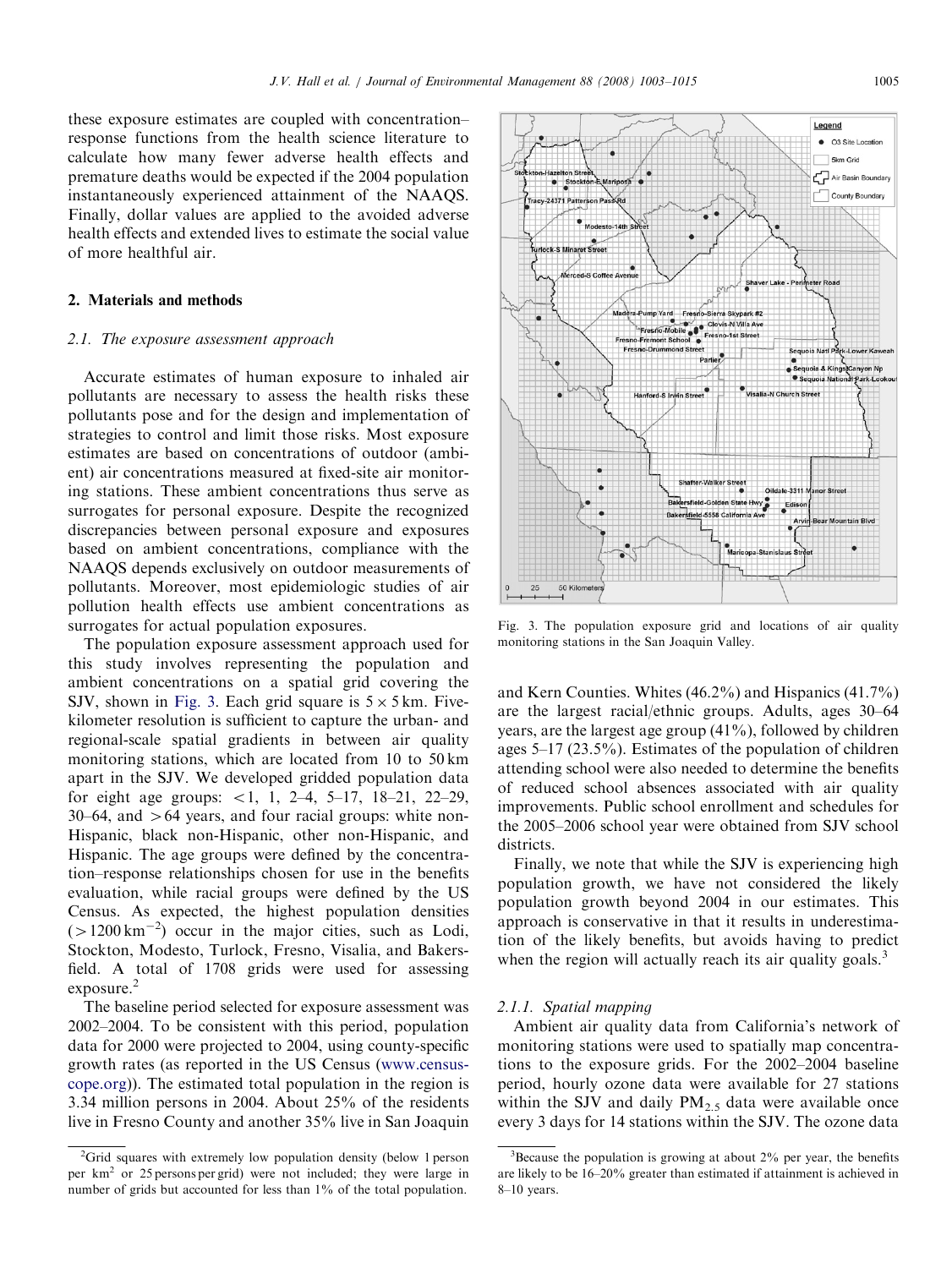were used to create maps of hourly concentrations for each day of the baseline period (1096 days and 26,304 maps). Daily  $PM_{2.5}$  data collected using the federal reference method (FRM) were available on an everyday basis at several sites and on an every third-day sampling schedule at many more sites. Annual average  $PM_{2.5}$  concentrations were calculated from the FRM data using EPA's methodology (that is, annual average  $=$  average of quarterly averages) and mapped for each year.

# 2.1.2. Current ambient air quality

The most relevant NAAQS for ozone is the 8-h daily maximum standard of 0.08 parts per million (ppm) or 80 parts per billion (ppb). It has essentially replaced the 1-h daily maximum ozone standard of 0.12 ppm, which is less stringent<sup>4</sup> in the SJV. Federal standards exist for maximum 24-h average and annual average  $PM_{2.5}$  and  $PM_{10}$ . The 65 µg/m<sup>3</sup> 24-h PM<sub>2.5</sub> standard and 15 µg/m<sup>3</sup> annual PM<sub>2.5</sub> standard are generally more stringent than the  $150 \mu g/m<sup>3</sup>$ 24-h PM<sub>10</sub> standard and 50  $\mu$ g/m<sup>3</sup> annual PM<sub>10</sub> standard. The SJV will reach federal attainment when the more stringent federal standards are reached. Thus, this study focuses on the 8-h ozone standard and the 24-h and annual average  $PM_{2.5}$  standards.

The SJV data for ozone show that the ambient concentrations exceeded the level of the federal standard on 82–134 days per year between 1990 and 2004. This high frequency indicates that on most days during the summer, levels were hazardous. Unlike other parts of California, the frequency of exceedances is not noticeably declining with time, which is a concern for residents and government agencies. The 8-h NAAQS will be achieved when the 3-year average of the annual fourth-highest concentration is below the level of the standard. The 3-year average of the annual fourth-highest concentration was 116 ppb for 2002–2004 and 113 ppb for 2003–2005. This value is referred to as the ozone design value for the baseline period. Attainment of the 8-h NAAQS is expected when the annual fourth-highest concentration is reduced from 116 to  $85$  ppb.<sup>5</sup> Attainment then requires a 27% decrease in the ozone design value. However, because there is a global background concentration of about 40 ppb, the required reduction in ozone in excess of the background level is 41% to reach attainment.

Even though the region achieved compliance with the  $PM_{10}$  NAAQS in 2003–2005,  $PM_{2.5}$  levels remain unhealthful. The highest 24-h average  $PM_{2.5}$  concentration in 2002 was 91  $\mu$ g/m<sup>3</sup> at Corcoran, which is 40% above the level of the standard. The highest annual average concentration in 2002 was  $24 \mu g/m^3$  in Bakersfield. High 24-h fine particulate concentrations tend to occur in the fall and winter in this area. Like the ozone standard, the  $PM_{2.5}$ standards are based on 3-year periods. The annual  $PM_{2.5}$ 

NAAQS is achieved when the 3-year averaged annual mean PM<sub>2.5</sub> concentration is less than or equal to 15  $\mu$ g/m<sup>3</sup>. The 24-h  $PM_{2.5}$  standard is achieved when the 3-year average of the annual 98th percentile values at each  $PM_{2.5}$ monitoring site is less than or equal to  $65 \mu g/m^3$ . The PM<sub>2.5</sub> design values are 20.6 and  $73.2 \mu g/m^3$  for the annual average and 24-h standards, respectively. The design values are based on data from Bakersfield for the 2002–2004 baseline study period. The current design values indicate that maximum 24-h and annual averages need to decrease by 11% and 27% to achieve compliance with the federal standards. The San Joaquin Valley Air Pollution Control Agency (SJCAPCA) is charged with developing an air quality management plan by 2008 that will result in attainment of the  $PM_{2.5}$  NAAQS by 2013.

California has an annual average  $PM<sub>2.5</sub>$  standard of  $12 \mu g/m^3$ , never to be exceeded. Compliance with this standard would require that the 2002 annual concentration of 24  $\mu$ g/m<sup>3</sup> in Bakersfield be reduced by 50%. This healthbased standard will be very difficult to achieve in the SJV.

## 2.1.3. Pollution sources

The principal sources of ozone in the SJV are oxides of nitrogen  $(NO_x)$  and volatile organic compound  $(VOC)$ emissions from on-road and off-road mobile vehicles, and VOC emissions from the evaporation of chemical solvents and fuels. The principal source of  $PM<sub>2.5</sub>$  is direct emissions; however, atmospheric reactions of gaseous  $NO<sub>x</sub>$ , VOC, and  $SO_2$  emissions contribute about 40% of  $PM_{2.5}$  on average. The principal sources of directly emitted  $PM_{2.5}$  are residential fuel combustion, farming operations, paved and unpaved road dust, managed burning and disposal, construction and demolition, and wind blown fugitive dust.

#### 2.1.4. Population exposure estimates

For purposes of analyzing changes in exposure as the NAAQS are attained, we are interested in the spatial and temporal distribution of ambient concentrations for a 3-year period. We use a simple linear rollback model that assumes that concentrations in excess of the background concentration with attainment will be linearly reduced in proportion to the ratio of the standard (adjusted for background, or ''natural'' levels) to the design value (also adjusted for background). This ignores much of the detailed knowledge of the atmospheric chemistry and physics that influence concentrations, yet it is probably the most suitable model when the specific emission control measures needed to reach attainment in a region are not yet identified. Attainment can be achieved with different sets of control measures that will produce different spatial and temporal patterns of concentrations; and without knowledge of the specific path to attainment in the SJV, it is best to keep the projection method as simple as possible.

The REHEX model uses population and air quality data for the SJV to estimate the population exposure to ozone and  $PM_{2.5}$  in the baseline period and with attainment. The exposure metrics of interest for ozone include the 1-h daily

<sup>&</sup>lt;sup>4</sup>Here, stringent means more limiting in terms of the difficulty of attainment.

 $5$ Note: 84.99 ppb is used instead of 80 ppb because of agency guidance on rounding concentrations for compliance with the ''0.08 ppm'' standard.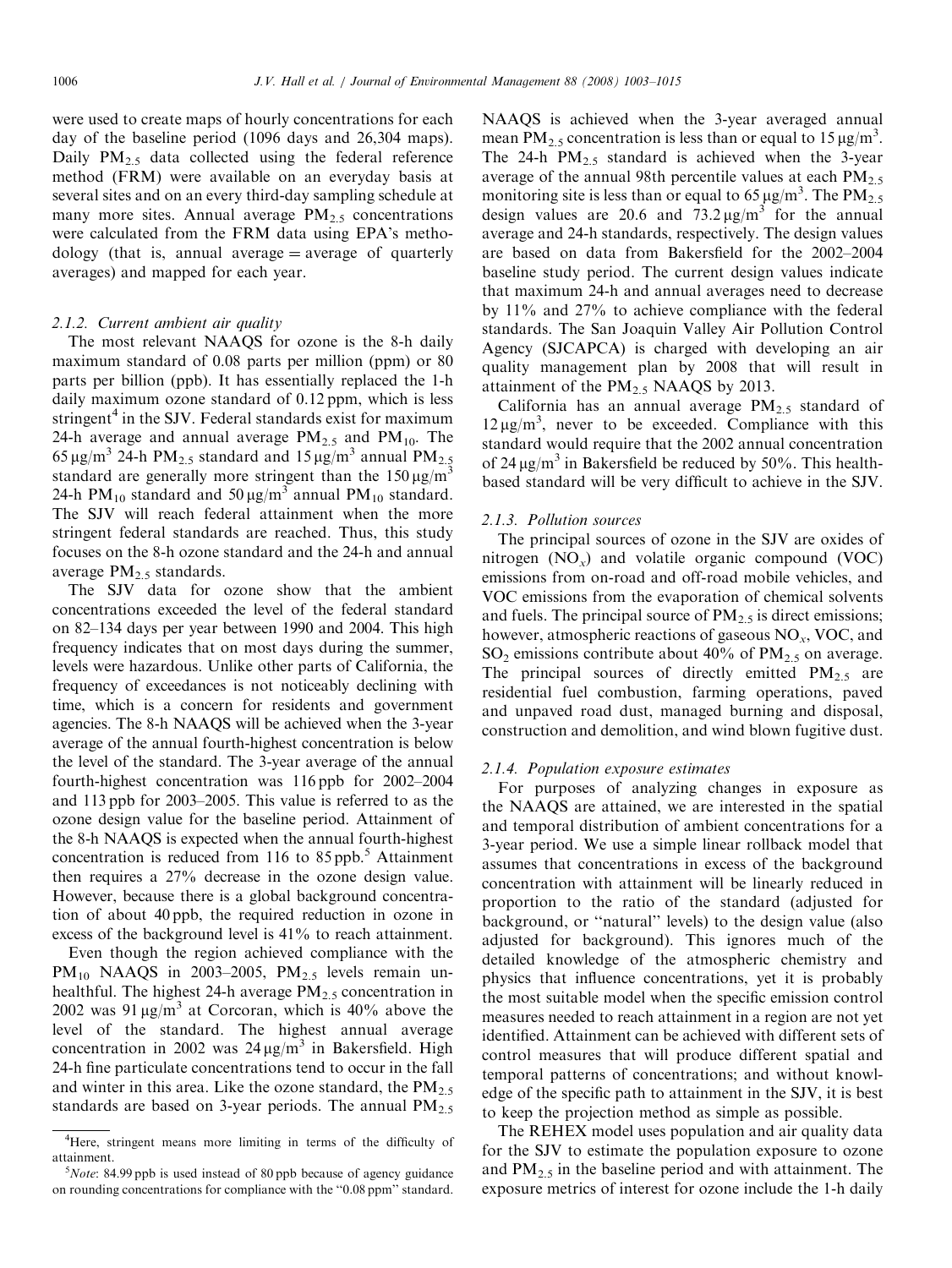<span id="page-4-0"></span>maximum, the 2-week average 1-h daily maximum, the 5-h daily maximum, the 8-h daily maximum, and the 24-h average concentrations. The exposure metrics for  $PM<sub>2.5</sub>$ include the 24-h average concentration and the annual average concentrations.

The concentration–response relationships used in this study apply to all days of the year, except for the schoolabsence concentration–response relationship. For this endpoint, exposures occurring on Fridays and Saturdays were excluded as well as the day preceding each holiday.

# 2.2. Ozone and PM-related health effects

Ozone and fine particles  $(PM_2, 5)$  have long been associated with adverse human health effects, and a growing body of health science literature enables us to quantify how changes in air quality translate into changes in the number of such effects in a specific population. In order to select studies on which to base estimates of such changes for this study, we consider a number of factors. In particular, to be used a study:

- must be peer-reviewed;
- must account for potential confounders such as other pollutants and weather;
- must use reasonable measures of pollutants;
- must be based on a population not significantly different from the population being assessed;
- must provide a basis to estimate changes in an effect that can be valued in economic terms;
- is preferred if it is more recent, using more advanced analytical methods and reflecting more recent demographics;
- is preferred if it covers longer periods and larger populations;
- is preferred if it meets the other criteria and is also region-specific; and
- is preferred if it meets the other criteria and has been used in previous peer-reviewed benefits assessments.

Given this, we identified five ozone-related and seven  $PM<sub>2</sub>$ -related effects that would be appropriate for inclusion in this study.<sup>6</sup>

| Table T            |  |
|--------------------|--|
| Health values used |  |

 $\overline{a}$  1.  $\overline{a}$ 

| Health endpoint                           | $\beta$ value | Source                                                 |
|-------------------------------------------|---------------|--------------------------------------------------------|
| School absences                           | 0.004998      | Chen et al. (2000)<br>Gilliland et al. (2001)          |
| ER visits                                 | 0.0323        | Cody et al. (1992)<br>Weisel et al. (1995)             |
| Respiratory hospital<br>admissions $< 65$ | 0.001655      | Thurston and Ito (1999)                                |
| Respiratory hospital<br>admissions $>65$  | 0.004536      | Schwartz (1994a, b, 1995),<br>Moolgavkar et al. (1997) |
| Asthma attacks                            | 0.001843      | Whittemore and Korn (1980)                             |
| $MRADs$ - $ozone$                         | 0.0022        | Ostro and Rothschild (1989)                            |
| Acute bronchitis                          | 0.0272        | Dockery et al. (1996)                                  |
| Lower respiratory<br>symptoms             | 0.01698       | Schwartz and Neas (2000)                               |
| Upper respiratory<br>symptoms             | 0.0072        | Pope et al. (1991)                                     |
| Premature death                           | 0.005827      | Pope et al. $(2002)$                                   |
| $MRADs$ —<br>particulates                 | 0.00741       | Ostro and Rothschild (1989)                            |
| Chronic bronchitis                        | 0.0137        | Abbey et al. $(1995)$                                  |
| Work loss days                            | 0.0046        | Ostro (1987)                                           |

2.2.1. Developing concentration–response functions

To quantify the expected reductions in adverse health effects associated with less exposure to ozone and  $PM_{2.5}$ , we use the basic exponential concentration–response (C–R) function developed in the Environmental Protection Agency's Report to Congress ([EPA, 1999](#page-11-0)), which evaluates the benefits and costs of emissions controls required by the Clean Air Act.<sup>7</sup>

Specifically, the functional form used is as follows:

$$
\Delta C = -C_0 (e^{-\beta \Delta P} - 1),
$$

where  $\Delta C$  is the change in the number of cases (of a particular health outcome);  $C_0$  is the number of baseline cases (of the health outcome);  $\Delta P$  is the change in ambient pollution concentrations and  $\beta$  is an exponential "slope" factor derived from the health literature pertaining to that specific health outcome.

In most of the recent health literature, "relative risk" (RR) factors are reported, which relate change in pollution levels to the increased odds of developing various health effects. These risk factors are related to the  $\beta$  in the EPA concentration–response functions in the following manner:

$$
\beta = \frac{\log(RR)}{\text{Change in pollution}},
$$

where log refers to the natural logarithm function. The  $\beta$ values used for each health endpoint and the specific health studies used to develop these values are listed in Table 1.<sup>8</sup>

<sup>&</sup>lt;sup>6</sup>Some effects, such as individual respiratory symptoms or eye irritation are not included here because they are at least in part captured by effects such as MRADs, work loss days, school absence days and upper and lower respiratory symptom days. (An MRAD is a day on which an individual reduces most usual daily activities and replaces them with less strenuous activities or rest, but does not miss work or school.) Also, individually these effects carry relatively small economic values. Others that are not reported occur in very small numbers, generally because the population at risk is small or because the concentration–response relationship requires a large change in pollution levels to generate substantial reductions in the effect in the exposed population. For example, we estimate that attaining the NAAQS for  $PM_{2.5}$  would result in five fewer cardiovascular hospital admissions annually in the entire eight county region. Summing and including all of those small effects does not change the overall results. For more detail, see [Hall et al. \(2006\).](#page-11-0)

 $7$ The one exception is the case of ozone-related emergency room visits, for which we use a linear concentration–response function.

<sup>&</sup>lt;sup>8</sup>The number of baseline cases comes from a variety of sources, including [Adams et al. \(1999\)](#page-10-0), [OSHPD \(2003\)](#page-11-0) and [U.S. Department of](#page-12-0) [Health and Human Services \(2005\)](#page-12-0).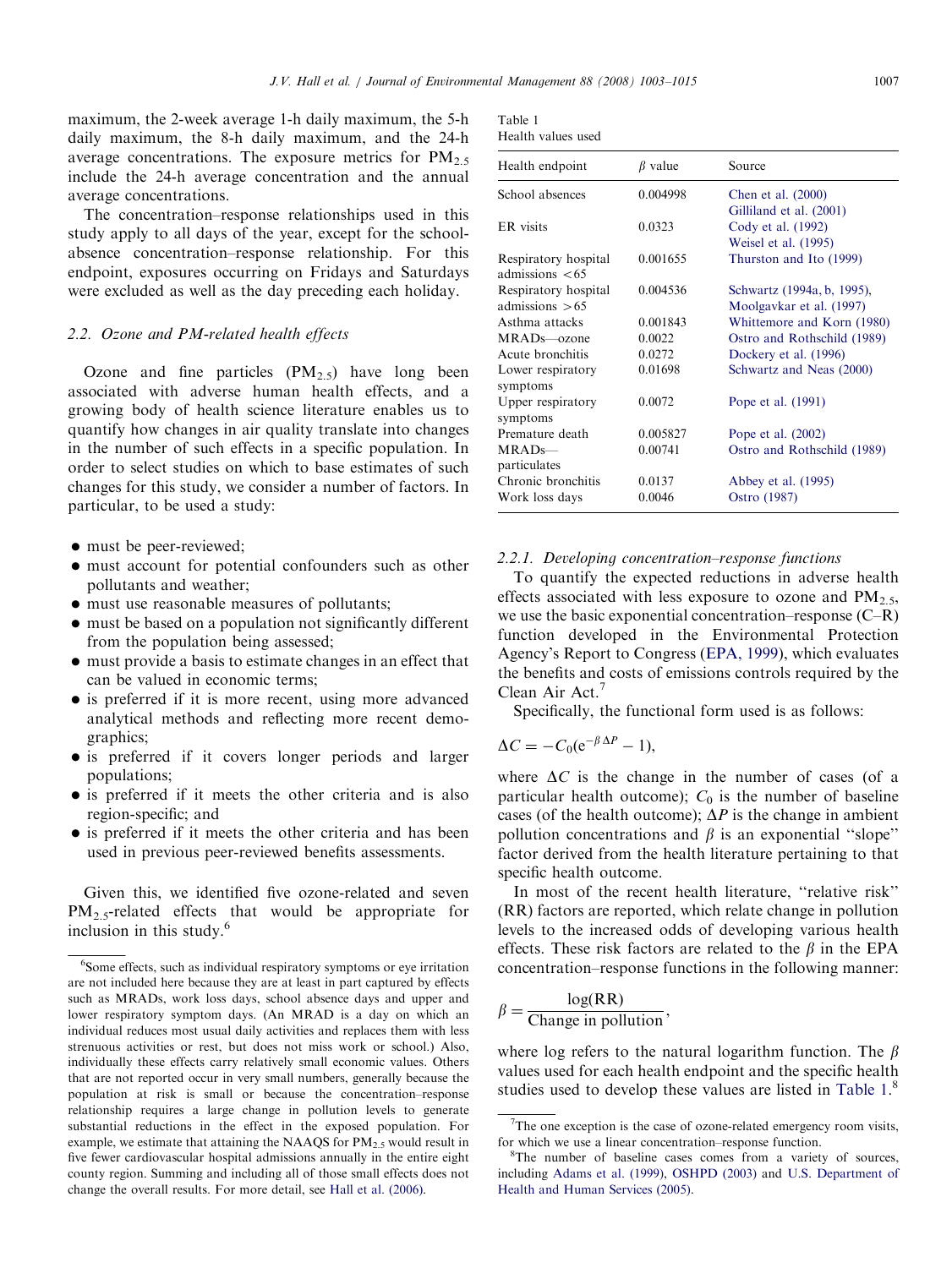# 2.2.2. Morbidity

Extensive research conducted over several decades has identified and quantified an association between air pollutants and adverse health effects. Here, we focus on those endpoints that can be quantified in economic terms, as well as in number of events. We rely on many of the same underlying health studies that have been used in other California-specific and national assessments ([Ostro et al.,](#page-11-0) [2006;](#page-11-0) [Hubbell et al., 2005,](#page-11-0) [EPA, 2003, 2004, 2005](#page-11-0), [CARB,](#page-10-0) [2006a, b\)](#page-10-0) and that have been recently recommended for use in a regulatory impact analysis being completed for the Los Angeles region [\(Chestnut and Deck, 2006\)](#page-10-0).

For reducing ozone exposure, we estimate reductions in minor restricted activity days (MRADs), emergency room visits associated with asthma, school absences, asthma attacks, and hospital admissions. Considering  $PM<sub>2.5</sub>$ , we estimate reductions in acute and chronic bronchitis, lost days of work, MRADs, and non-asthma respiratory symptoms. Studies used to develop concentration–response functions are cited in [Table 1.](#page-4-0) It is important to note that there are other, potentially significant, endpoints that are not included because we presently have no way to attach an economic value to them. One of the most important is reductions in lung function observed in children exposed to vehicular pollution that are expected to result in life-long reduction in respiratory capacity.

# 2.2.3. Mortality

The scientific literature that assesses associations between  $PM_{2.5}$  and premature mortality in adults has expanded rapidly over the past decade, with several largescale multi-city studies that extend or reanalyze earlier studies (for example, [Pope et al., 1995, 2002](#page-11-0); [Krewski et al.,](#page-11-0) [2000;](#page-11-0) [Laden et al., 2006](#page-11-0)) as well as a California-specific study that focuses on the Los Angles basin [\(Jerrett et al.,](#page-11-0) [2005\)](#page-11-0). To estimate  $PM_{2.5}$ -related mortality for the SJV requires determining which of these studies is most appropriate for conditions in this region.

Both EPA and the California Air Resources Board (CARB) have conducted recent benefit assessments for PM2.5 reduction [\(EPA, 2003, 2004, 2005](#page-11-0); [CARB, 2005,](#page-10-0) [2006b](#page-10-0)), and these assessments have also undergone peerreview of the analytical approaches used, including the choice of C–R functions. The conclusion generally is that [Pope et al. \(2002\)](#page-11-0) remains the preferred basis to estimate adult mortality. At the same time, it is important to note that expert opinion elicited by EPA regarding mortality and fine particles concluded that Pope et al. underestimate mortality. The difficulty lies in knowing how to adjust their result ([Industrial Economics, 2006](#page-11-0); [Chestnut and Deck,](#page-10-0) [2006\)](#page-10-0).

Other experts have argued that [Jerrett et al. \(2005\)](#page-11-0) likely better represents California [\(CARB, 2005](#page-10-0) and peer-review comments therein). For purposes of assessing benefits in the SJV, the Jerrett et al. work may be more appropriate than Pope et al. in that the exposure measure more closely fits the approach that we use in REHEX. Chestnut and

Deck, however, point out that the reasons Jerrett et al. find a much higher level of effect is not well understood. It is also specific to the Los Angeles area population and the profile of traffic-related PM emissions in that region, so we take the more conservative approach of relying on Pope et al. for our primary assessment and provide estimates based on Jerrett et al. as a sensitivity test. This is also the approach recommended by a peer-review group recently asked by ARB to consider the use of the Jerrett et al. result for a regulatory analysis (CARB,  $2005$ ).<sup>9</sup>

# 2.3. Economic valuation

If we know how much illness and premature death could be avoided by meeting the health-based air quality standards, why assign monetary values at all, and what is the basis for those values? First, there are more worthwhile things to do than either society or individuals can afford. As a result, we must make choices. The social choice to control emissions in order to improve air quality and health is one of these things, and one that is a high priority for Californians. It is therefore useful to have a sense, in economic terms, of the scale of gains from successfully implementing pollution control policies and programs.

A critical aspect of such a measure is determining the value that society places on avoiding specific adverse effects. These range from symptoms that are fairly minor, such as eye irritation, through hospitalization, emergency room visits, asthma attacks and the onset of chronic bronchitis, to premature death. We value reducing these effects to avoid:

- loss of time (work and school) and the direct medical costs that result from avoiding or responding to adverse health effects;
- the pain, inconvenience and anxiety that result from adverse effects, or efforts to avoid or treat them;
- loss of enjoyment and leisure time; and
- adverse effects on others resulting from their own adverse health effects.

For most goods, market prices are accepted as reasonable measures of value. However, there is no market in which cleaner air (like many other environmental goods) can be bought. Consequently, values for such goods cannot be directly observed from prices. Economists have developed alternative ways to measure the value of environmental improvements, including health benefits resulting from cleaner air.

Two generally accepted measures of the value of reducing the adverse health effects of air pollution are the cost of illness (COI) measure and the willingness to pay (WTP) or willingness to accept (WTA) measures. All three have limitations but, when taken together, they yield a

<sup>&</sup>lt;sup>9</sup>In this paper, we report only what we consider as our best case estimates. For a range of how and high values, see [Hall et al. \(2006\).](#page-11-0)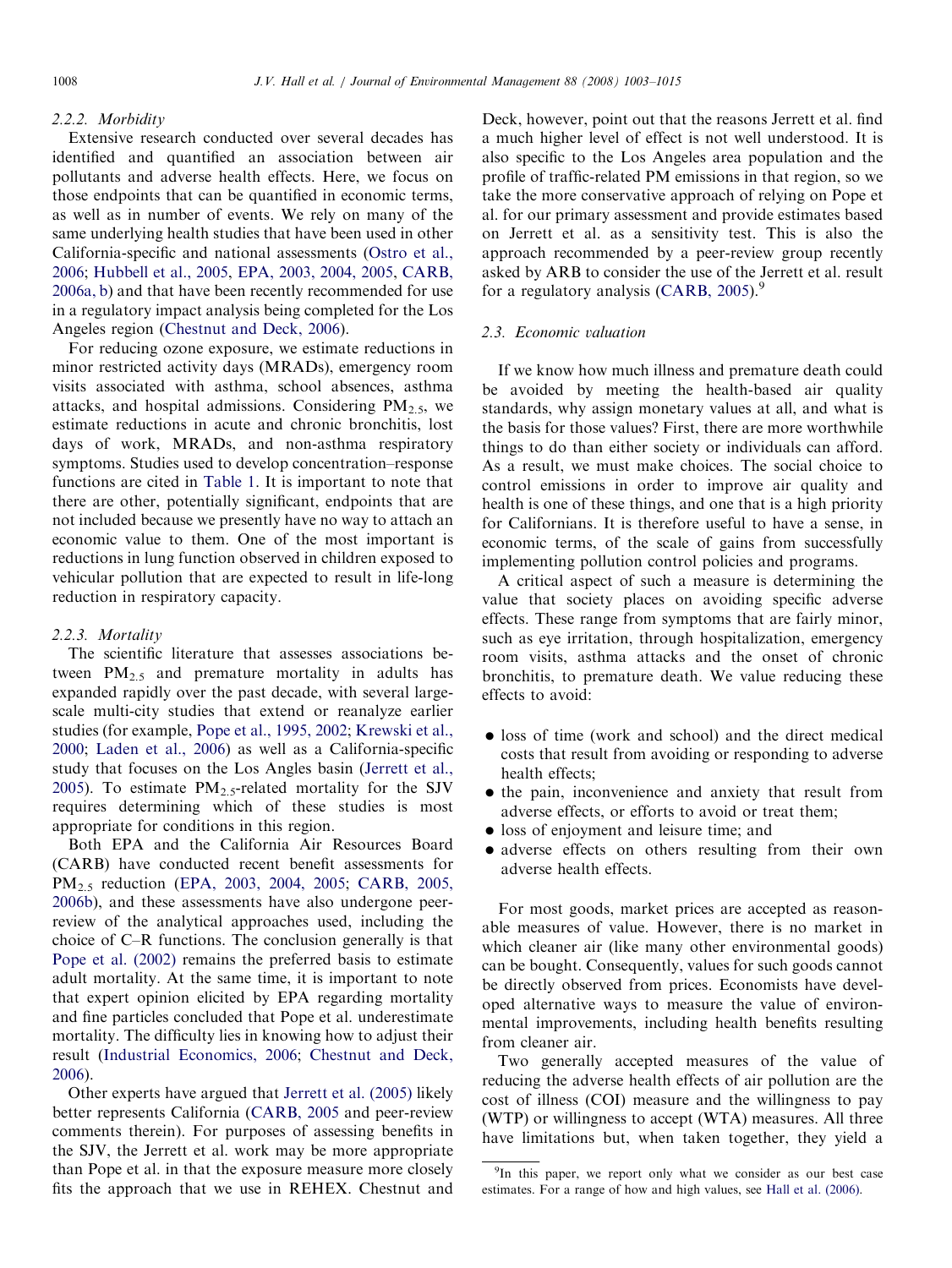generally accepted range of values for the health benefits of improvements in air quality. In this study, we use the most appropriate available value for each health endpoint, and use four criteria to choose specific values from the literature.

- 1. The value should be appropriate for the type of risk. For example, involuntary risk might carry a higher value than voluntary risk. The degree of risk (1 in 10,000 or 1 in 1,000,000) is a factor, as is whether the risk of harm in increasing or decreasing. Whether harm is prospective or has already occurred is a consideration.<sup>10</sup>
- 2. A measure should represent gains or losses in well-being as fully as possible.
- 3. If similar values are derived from studies using different methods, for example from market-based studies and contingent valuation (CV) studies, those values are given greater weight on the premise that convergence implies a closer representation of true value.
- 4. If more than one valid study produces values that are similar for comparable adverse affects, those values are given greater weight.

Given these criteria, CV results for WTP are most highly ranked for appropriateness and validity, followed by WTA from wage-risk studies (supported by WTP from valid consumer behavior studies) and then COI measures.

## 2.3.1. Specific values for premature death

Premature mortality is the most significant effect of exposure to air pollution that can presently be quantified. Consequently, determining a socially appropriate value of reducing the risk of premature mortality is a crucial part of any benefit assessment. It is very important to keep in mind that we are not valuing the life of any identifiable individual, but rather the value of reducing a very small risk over a large population enough so that some people would live longer than would otherwise have been the case. This is then the value of a statistical life (VSL).

There is a very wide range across all the studies that assess VSL. However, this range can be narrowed significantly by considering characteristics of the population in each study relative to the population with which we are concerned, and by reviewing the methods used in each study. In a recent meta-analysis of VSL from US wage-risk studies [\(Viscusi and Aldy, 2003](#page-12-0)), most estimates fell into the range of \$3.8–\$9.0 million (in 2000 dollars) with a median for ''prime-aged workers'' of \$7 million. Converting this to 2005 dollars (using the US all-item CPI) produces a range of \$4.3–\$10.2 million.

| Table 2              |  |
|----------------------|--|
| Economic values used |  |

| Health endpoint                          | Dollar<br>value | Source                                                |
|------------------------------------------|-----------------|-------------------------------------------------------|
| School absences                          | $65 - 79$       | Smith et al. (1997)                                   |
| ER visits                                | 335             | EPA (2005)                                            |
| Respiratory hospital<br>admissions $<65$ | 32,000          | Chestnut et al. (2006)                                |
| Respiratory hospital<br>admissions $>65$ | 32,000          | Chestnut et al. (2006)                                |
| Asthma attacks                           | 50              | Rowe and Chestnut (1986)                              |
| $MRADs$ - ozone                          | 61              | Tolley et al. (1986), CARB (2005)                     |
| Acute bronchitis                         | 110             | Loehman et al. (1979)                                 |
| Lower respiratory<br>symptoms            | 20              | EPA (2005)                                            |
| Upper respiratory<br>symptoms            | 32              | EPA (2005)                                            |
| Premature death                          | 6.7<br>million  | Viscusi and Aldy (2003)                               |
| MRADs-particulates                       | 61              | Tolley et al. (1986), CARB (2005)                     |
| Chronic bronchitis                       | 374,000         | Krupnick and Cropper (1989),<br>Viscusi et al. (1991) |
| Work loss days                           | 123–141         | EDD(2003)                                             |

The most recent final EPA regulatory analysis [\(EPA,](#page-11-0) [2005](#page-11-0)) used \$5.5 million in 1999 dollars.<sup>11</sup> Converting this to 2005 dollars gives us \$6.5 million. We further adjust this for the increase in per capita income in California from 1999 to  $2004$ ,<sup>12</sup> and assume an income elasticity of  $0.5<sup>13</sup>$  [\(Viscusi](#page-12-0) [and Aldy, 2003](#page-12-0)). This leads to a VSL of \$6.7 million, which is the value used in this study. $^{14}$ 

# 2.3.2. Specific values for morbidity endpoints

Generally accepted values for many endpoints have been developed over the past decade and are widely used in benefit assessments and regulatory analyses by USEPA and the states. These values have been peer-reviewed by advisory bodies, including committees of the EPA's Scientific Advisory Board (EPA SAB), and many have also been published in the peer-reviewed literature. We generally follow this established protocol, adjusting specific values for inflation and California-specific incomes. Where California-specific COI data are available, as for hospitalizations, we use those values. A summary of the values used, and their sources, appear in Table 2.

<sup>&</sup>lt;sup>10</sup>The human capital method used in damage award legal cases is not used here, for example, because harm has already occurred. In assessing the benefits of environmental improvements we are considering the avoidance of harm, not compensation for harm.

<sup>&</sup>lt;sup>11</sup>We note that this value has not yet been peer reviewed by the EPA SAB, and that body previously endorsed a slightly higher value. 12The most recent final data available.

<sup>&</sup>lt;sup>13</sup>As incomes rise, consumers place greater value on many goods. The degree to which this value rises with income and leads to more consumption of a good is called income elasticity. While EPA most recently used 0.4 as the adjustment for this effect, Viscusi and Aldy found that the appropriate value for the income elasticity of VSL is 0.5–0.6.  $14$ We note that if we assume the lag structure applied in [EPA \(2005\)](#page-11-0),

VSL would be \$5.7 million. This applies a discount rate of 3% with 30% of deaths occurring in the first year, 50% over years 2–6 and 20% over years 6–20.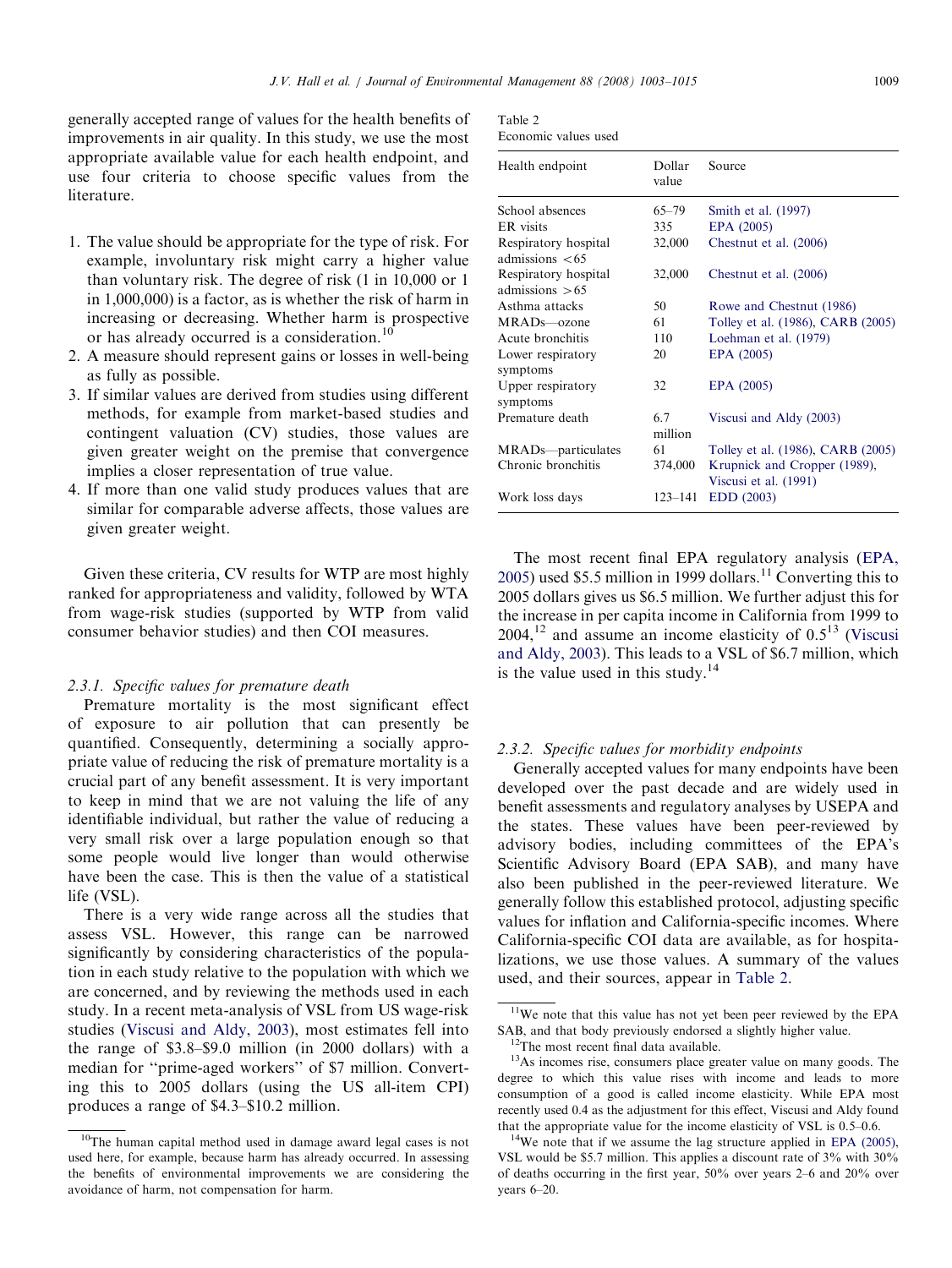Table 3

| The estimated SJVAB population exposure to 8-h daily maximum ozone concentrations above 70, 85, and 100 ppb in the 2002–2004 baseline period and |
|--------------------------------------------------------------------------------------------------------------------------------------------------|
| with NAAOS attainment by region                                                                                                                  |
|                                                                                                                                                  |

| Region             |                |                | Person-days of exposure per year in the 2002-2004 baseline period | Person-days of exposure per year with NAAQS attainment <sup>a</sup> |                |  |  |
|--------------------|----------------|----------------|-------------------------------------------------------------------|---------------------------------------------------------------------|----------------|--|--|
|                    | $O_3$ > 70 ppb | $O_3$ > 85 ppb | $O_3 > 100$ ppb                                                   | $Q_3 > 70$ ppb                                                      | $O_3 > 85$ ppb |  |  |
| SJV air basin      | 234,844,480    | 68.981.644     | 10,263,964                                                        | 33,831,101                                                          | 292,757        |  |  |
| San Joaquin county | 5.841.758      | 272,877        | 4696                                                              | 5314                                                                | $\Omega$       |  |  |
| Stanislaus county  | 13,347,645     | 2.102.079      | 80,860                                                            | 684.963                                                             | $\Omega$       |  |  |
| Merced county      | 14,889,810     | 4,626,388      | 577,332                                                           | 2,480,696                                                           | 362            |  |  |
| Madera county      | 12.873.744     | 3.436.128      | 538.545                                                           | 1.625.296                                                           | 45.633         |  |  |
| Fresno county      | 76.781.642     | 25,510,837     | 5,514,961                                                         | 14,614,819                                                          | 211.237        |  |  |
| Kings county       | 10,824,809     | 2.567.352      | 301,929                                                           | 1.030.735                                                           | $\Omega$       |  |  |
| Tulare county      | 38.564.534     | 10,767,642     | 1.071.872                                                         | 4.520.114                                                           | 62             |  |  |
| Kern county        | 61,720,538     | 19,698,341     | 2,173,769                                                         | 8,869,163                                                           | 35,463         |  |  |

<sup>a</sup> Person-days of exposure to ozone  $>100$  ppb is estimated to be zero with attainment of the 8-h NAAQS.

# 3. Results and discussion

#### 3.1. Pollution exposures

#### 3.1.1. Ozone

The estimated number of exposures to 8-h daily maximum ozone concentrations above 70, 85, and 100 ppb are listed in Table 3 for the entire air basin. The REHEX model estimates 10, 69, and 235 million persondays of exposures per year to 8-h concentrations above 100, 85, and 70 ppb, respectively, during the baseline period. With NAAQS attainment, the estimated persondays of annual exposures above 85 ppb decrease from 69 million to 293 thousand. The estimated exposures above 70 ppb decrease from 235 to 34 million with attainment. These changes represent large reductions in unhealthful ozone exposures.

When the results are averaged over the population the number of days per year above 100, 85, and 70 ppb 8-h daily maximum ozone is estimated as 3, 21, and 70 days annually. With NAAQS attainment, the average number of days of exposure above 85 and 70 ppb is estimated to be less than 1 and 10 days, respectively, for the air basin population. In addition, the model results indicate children are exposed slightly more frequently than adults over age 30 in the SJV, and that Hispanics are exposed more frequently than other racial groups to 8-h ozone levels above 70 and 85 ppb. Spatial differences in the population's racial/ethnic makeup for different counties and within counties are probably responsible for these differences.

Population exposure to ozone was also estimated for 1 and 5-h daily maxima and 24-h average for use in the health benefits evaluation, with similar results.

# 3.1.2. 24-h average  $PM_{2.5}$  exposures

The REHEX results for the baseline period indicate that about 88 and 8.7 million person-days of exposure to concentrations above 40 and  $65 \mu g/m^3$  occur annually in the SJV. With attainment of the 24-h NAAQS, SJV population exposure to 24-h average  $PM_{2.5}$  concentrations above 40 and 65  $\mu$ g/m<sup>3</sup> is estimated to be 61 and 3.2 million person-days per year above 40 and  $65 \mu g/m^3$ , respectively. This represents a 63% decrease in person-days of exposure above the level of the standard on average. REHEX results also show the estimated daily  $PM_{2.5}$  exposures by racial/ ethnic group. These suggest that blacks and Hispanics have slightly more frequent exposure to elevated  $PM_{2.5}$  concentrations than whites and other ethnic groups in the SJV.

#### 3.1.3. Annual average  $PM_{2.5}$  exposures

The estimated annual average exposure of SJV residents to  $PM_{2.5}$  in the baseline period (2002–2004) and with attainment is summarized in [Table 4.](#page-8-0) The exposure calculations indicate 98%, 74%, and 33% of the SJV population are exposed to annual average  $PM_{2.5}$  concentrations above 12, 15, and 18  $\mu$ g/m<sup>3</sup>. With attainment of the annual NAAQS, the model estimates that 73%, 16%, and 0% of the SJV population will be exposed to annual concentrations above 12, 15, and  $18 \mu g/m^3$ , respectively. The estimated reduction of population exposed to annual PM<sub>2.5</sub> greater than 15  $\mu$ g/m<sup>3</sup> from 2.5 million people (74% of the population) in 2002–2004 to 520 thousand people (16% of the population) with NAAQS attainment represents a substantial improvement in air quality and a decrease in associated PM-related health effects (including premature mortality) for residents of the SJV.

# 3.2. Health effects

# 3.2.1. Reductions in ozone-related effects

The reductions in effects that would be expected with attainment of the ozone NAAQS are summarized below in [Table 5](#page-8-0). Typically, there are fewer of the more severe effects and fewer effects in smaller groups (for example, the population age 65 and older). However, while there are relatively few reductions in ozone-related hospital admissions, at 260 per year, this is an effect with considerable impacts on patients and their families. The relatively larger numbers of days of avoided school absences (188,000) reflects the larger population and the sensitivity of children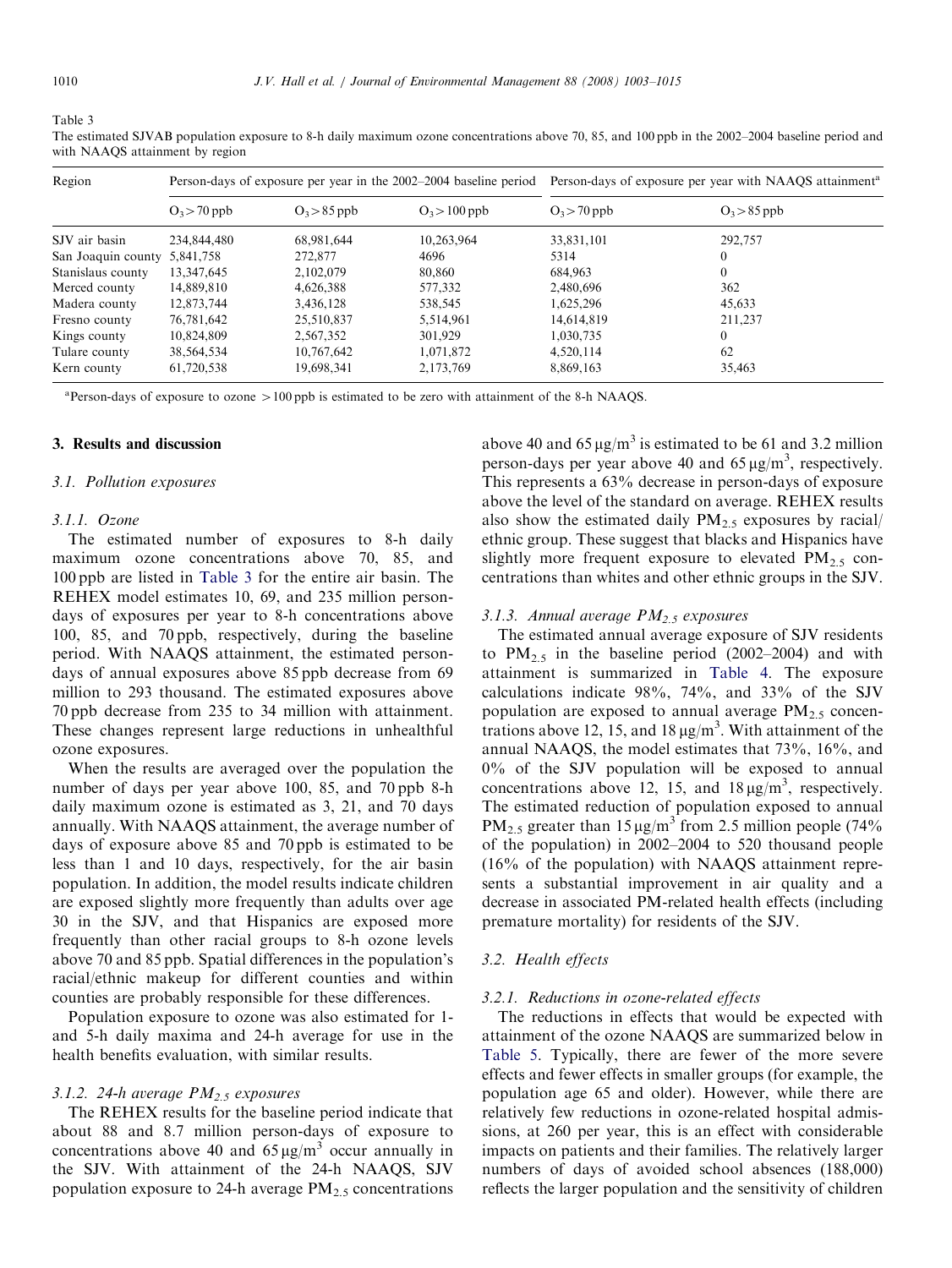<span id="page-8-0"></span>Table 4 The estimated SJVAB population exposure to annual average  $PM_{2.5}$  concentrations above 12, 15, and 18  $\mu\text{g/m}^3$  in the 2002–2004 baseline period and with NAAQS attainment by region

| Region             |                         |                         | Person-days of exposure per year in the 2002-2004 baseline period | Person-days of exposure per year with NAAQS attainment <sup>a</sup> |                         |  |  |
|--------------------|-------------------------|-------------------------|-------------------------------------------------------------------|---------------------------------------------------------------------|-------------------------|--|--|
|                    | $PM_2 \le 12 \mu g/m^3$ | $PM_2 \le 15 \mu g/m^3$ | $PM_2 \le 18 \mu g/m^3$                                           | $PM_2 \le 12 \mu g/m^3$                                             | $PM_2 \le 15 \mu g/m^3$ |  |  |
| SJV air basin      | 3.266.891               | 2,485,816               | 1.110.165                                                         | 2,429,546                                                           | 520,575                 |  |  |
| San Joaquin county | 548,259                 | 180,226                 | 733                                                               | 179.474                                                             |                         |  |  |
| Stanislaus county  | 465,500                 | 155,140                 | 140.181                                                           | 155.101                                                             |                         |  |  |
| Merced county      | 209,607                 | 148,200                 | 55,780                                                            | 107,450                                                             |                         |  |  |
| Madera county      | 139.758                 | 135,335                 | 44.189                                                            | 134.303                                                             |                         |  |  |
| Fresno county      | 802,163                 | 784,847                 | 214,722                                                           | 783,162                                                             | 182.782                 |  |  |
| Kings county       | 137,234                 | 134.433                 | 45.745                                                            | 130,317                                                             | 41.082                  |  |  |
| Tulare county      | 380,256                 | 363.833                 | 156.907                                                           | 356,090                                                             | 102.345                 |  |  |
| Kern county        | 584,114                 | 583,802                 | 451,908                                                           | 583,649                                                             | 194,366                 |  |  |

<sup>a</sup>None of the SJVAB population is estimated to be exposed to annual average  $PM_{2.5}$  concentrations above  $> 18 \mu g/m^3$  with attainment of the annual PM2.5 NAAQS.

Table 5 Ozone-related effects and economic value

|                                              | Fresno | Kern   | Kings    | Madera | Merced | San Joaquin | Stanislaus | Tulare | Total   |
|----------------------------------------------|--------|--------|----------|--------|--------|-------------|------------|--------|---------|
| Respiratory hospital admissions ages 0–64    | 55     | 45     | 10       | 10     | 10     | 15          | 20         | 30     | 195     |
| Respiratory hospital admissions ages $65+$   | 25     | 15     | $\theta$ |        |        | $\theta$    |            | 10     | 65      |
| Respiratory hospital admissions all ages     | 80     | 60     | 10       | 15     | 15     | 15          | 25         | 40     | 260     |
| Value (\$ millions)                          | 2.56   | 1.92   | 0.32     | 0.48   | 0.48   | 0.48        | 0.8        | 1.28   | 8.32    |
| Asthma attacks asthmatic population all ages | 5900   | 4700   | 900      | 1100   | 1300   | 1500        | 1900       | 3000   | 23,300  |
| Value (\$ thousands)                         | 295    | 235    | 45       | 55     | 65     | 75          | 95         | 150    | 1015    |
| Emergency room visits all ages               | 20     | 15     |          | 5      | 5      | 5           | 5          | 10     | 70      |
| Value (\$ thousands)                         | 6.70   | 4.31   | 1.68     | 1.68   | 1.68   | 1.68        | 1.68       | 3.35   | 23.45   |
| School absences ages 5–17                    | 34,000 | 28,700 | 4900     | 6000   | 8000   | 8200        | 9300       | 18,400 | 117,500 |
| Days of school absences ages $5-17$          | 54,500 | 45,900 | 7800     | 9600   | 12.800 | 13,100      | 14,900     | 29,400 | 188,000 |
| Value (\$ millions)                          | 3.60   | 3.12   | 0.53     | 0.66   | 0.87   | 1.03        | 1.13       | 1.91   | 12.85   |
| Minor restricted activity days ages 18–64    | 49.900 | 38,200 | 9000     | 9200   | 10,800 | 13,200      | 16,200     | 24,600 | 171,100 |
| Value (\$ millions)                          | 3.04   | 2.33   | 0.55     | 0.56   | 0.66   | 0.80        | 0.99       | 1.5    | 10.43   |
| Total value (\$ millions)                    | 9.5    | 7.61   | 1.45     | 1.76   | 2.08   | 2.39        | 3.02       | 4.84   | 32.64   |

to ozone. For the age 5–17 population of 783,740 this suggests that, on average, one in four children experiences a day of absence each year due to elevated ozone levels.

# 3.2.2. Reductions in  $PM_{2.5}$ -related effects

The most serious consequences of exposure to fine particles are associated with  $PM_{2.5}$ , and this is reflected in the estimate of nearly 500 deaths averted each year,  $15$  as seen below in [Table 6.](#page-9-0) To put this in perspective, we note that in 2001–2003 an average of nearly 770 people in the SJV died in motor vehicle accidents. This means that reducing pollution could account for the equivalent of avoiding nearly two-thirds of motor vehicle deaths, or reducing flu deaths by more than 72% in the SJV. It represents a benefit five times greater than that realizable from eliminating AIDs-related deaths entirely ([DHS,](#page-11-0) [2005](#page-11-0)).

This illustrates the real consequences of elevated fine particle levels, and the substantial gains from attaining the NAAQS.

The avoidance of chronic bronchitis, an illness that can significantly limit activity, is also noteworthy at 325 cases a year. In addition, children also experience over 3000 fewer cases of acute bronchitis, and asthmatic children avoid more than 16,000 additional days of upper respiratory symptoms (in addition to ozone-related school absences and asthma attacks).

#### 3.2.3. Omitted effects

In our preliminary search for quantifiable health outcomes, we identified 7 ozone-related and 14  $PM_{2.5}$ -related effects that would be appropriate for inclusion in the study. Those that are not reported here include: premature mortality and asthma hospital admissions for ozone; and cardio hospital admissions, asthma hospital admissions, asthma emergency room visits, neo-natal mortality, non-fatal heart attacks, and elderly respiratory hospital

<sup>&</sup>lt;sup>15</sup>Using Jerrett et al.'s work raises this estimate to more than 1200.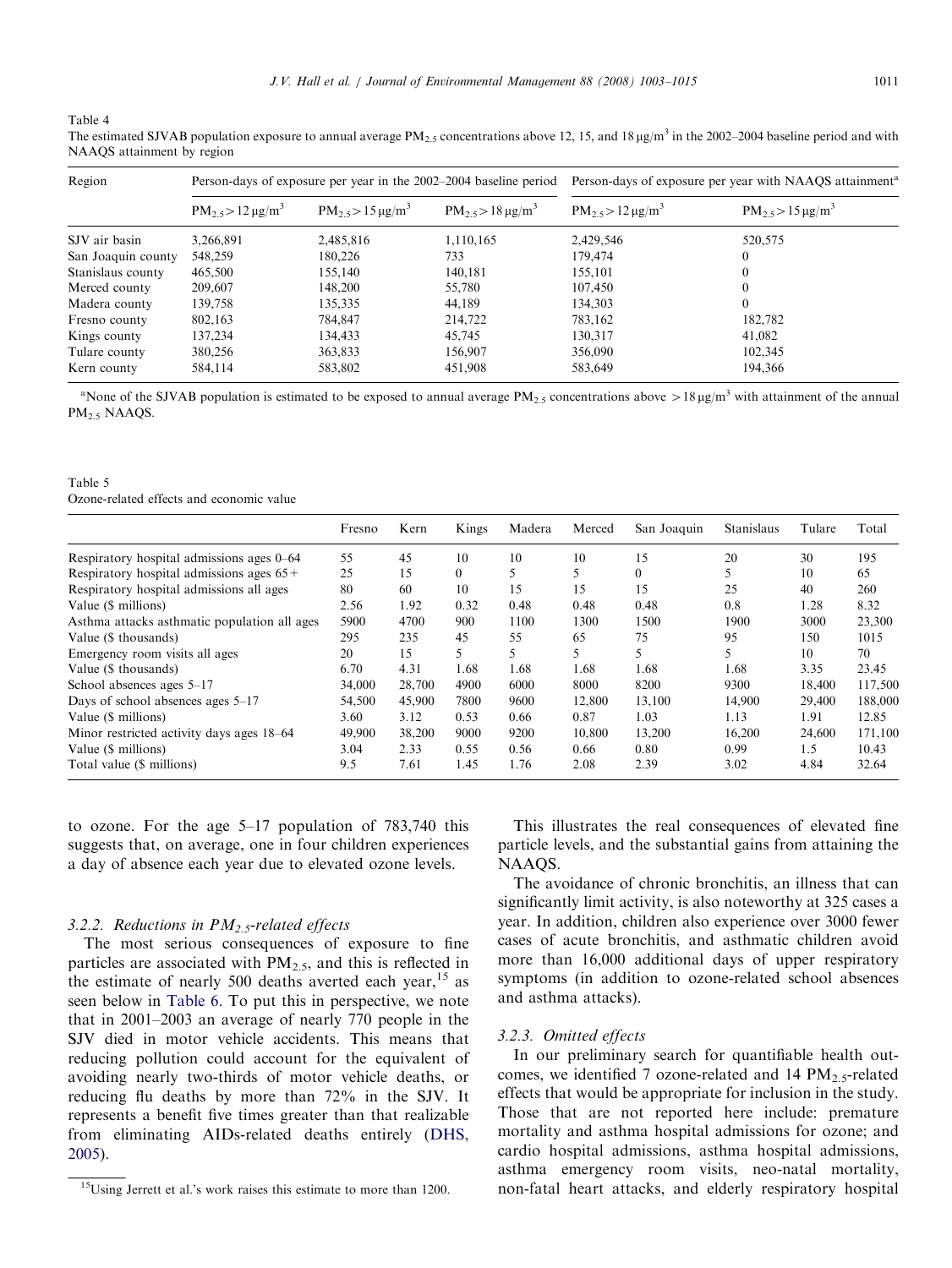<span id="page-9-0"></span>Table 6 PM<sub>2.5</sub>-related effects and economic value

|                                               | Fresno | Kern  | Kings | Madera | Merced | San Joaquin | <b>Stanislaus</b> | Tulare | All counties |
|-----------------------------------------------|--------|-------|-------|--------|--------|-------------|-------------------|--------|--------------|
| Minor restricted activity days ages 18–64     | 4610   | 3800  | 870   | 880    | 1050   | 2070        | 2160              | 1840   | 17,280       |
| Value (\$ thousands)                          | 281.2  | 231.8 | 53.1  | 53.7   | 64.1   | 126.3       | 131.8             | 112.2  | 1054.2       |
| Premature mortality ages 30 and older         | 130    | 100   | 15    | 15     | 20     | 65          | 65                | 50     | 460          |
| Value (\$ millions)                           | 871.0  | 670.0 | 100.5 | 100.5  | 134.0  | 435.5       | 435.5             | 335.0  | 3082.0       |
| Work loss days ages 18–64                     | 800    | 660   | 150   | 150    | 180    | 360         | 380               | 320    | 3000         |
| Value (\$ thousands)                          | 106.0  | 93.1  | 21.0  | 19.8   | 22.0   | 50.8        | 52.0              | 39.7   | 403.8        |
| Lower respiratory symptoms ages $5-17$        | 240    | 195   | 35    | 40     | 60     | 100         | 105               | 100    | 875          |
| Value (\$ thousands)                          | 4.8    | 3.9   | 0.7   | 0.8    | 1.2    | 2.0         | 2.1               | 2.0    | 17.5         |
| Upper respiratory symptoms asthmatic children | 4440   | 3670  | 660   | 760    | 1100   | 1860        | 1940              | 1880   | 16,310       |
| Value (\$ thousands)                          | 142.1  | 117.4 | 21.1  | 24.3   | 35.2   | 59.5        | 62.1              | 60.2   | 521.9        |
| Acute bronchitis ages 5–17                    | 860    | 750   | 130   | 140    | 210    | 390         | 360               | 390    | 3230         |
| Value (\$ thousands)                          | 94.6   | 82.5  | 14.3  | 15.4   | 23.1   | 42.9        | 39.6              | 42.9   | 355.3        |
| Chronic bronchitis ages 27 and older          | 85     | 75    | 15    | 15     | 20     | 40          | 40                | 35     | 325          |
| Value (\$ millions)                           | 31.8   | 28.1  | 5.6   | 5.6    | 7.5    | 15.0        | 15.0              | 13.1   | 121.6        |
| Total value (\$ millions)                     | 903.4  | 698.6 | 106.2 | 106.2  | 141.6  | 450.8       | 450.8             | 348.4  | 3206         |

admissions for  $PM_{2.5}$ . Our REHEX/SYMVAL runs estimate very small occurrences for these effects, generally because the population at risk is small or because the concentration–response relationship requires a large change in pollution levels to generate substantial reductions in the effect in the exposed population. For example, we estimate that attaining the NAAQS for  $PM_{2.5}$  would result in five fewer cardiovascular hospital admissions annually in the entire eight county region. Similarly, attaining the ozone standards would lead to fewer than five premature deaths annually for the entire SJV. The omission of these infrequent outcomes does not change our relative assessment of the magnitude of ozone and particulate effects.

More significantly,  $PM_{2.5}$ -related premature death in the population under age 30 is not estimated because the underlying health studies did not include that population. More subtle impacts, such as reduced lung function that cannot be assessed in economic terms, are also not included here.

# 3.3. Economic results

Unsurprisingly, given the great value that individuals and society place on life, the overall benefits of attaining the NAAQS are dominated by premature mortality. Across the SJV, 460 people are estimated to avoid premature death each year when the standards are attained, accounting only for the effect of  $PM_{2.5}$  and only for the population age 30 and older. With a value for each life of \$6.7 million, this effect alone offers an attainment benefit of more than \$3 billion each year. While this consequence of elevated fine particle levels is by far the most striking, other effects are also important.

For example, an additional 325 new cases of chronic bronchitis could be avoided annually with attainment of the  $PM_{2.5}$  NAAQS. At a value of \$374,000 per casereflecting the significant costs of treatment and loss of enjoyment and activity—avoiding this effect would generate benefits of over \$120 million annually. Ozone attainment offers thousands fewer school absence days, conservatively valued at nearly \$13 million a year. It should be noted that this only reflects the value of time lost to an adult caregiver and not any medical costs or loss of educational opportunity. Minor restricted activity days (MRADs) would cost adults over 190,000 days a year when their daily routine is limited to some degree by exposure to elevated ozone or  $PM_{2.5}$ . Avoiding this restriction offers an economic benefit of over \$10 million annually.

[Tables 5 and 6](#page-8-0) show the overall benefits, both in numbers of effects and in dollars, for ozone and  $PM_{2.5}$ , respectively. Looking at the overall benefits, residents of the SJV could expect annual benefits of \$3.2 billion if both the ozone and  $PM_{2.5}$  NAAQS were attained. Measured in per capita terms, these benefits reach nearly \$1000 per person.

## 4. Conclusions and implications

Almost every resident of the SJV regularly experiences air pollution levels known to harm health and to increase the risk of early death. For example, from 2002 through 2004 on average each person was exposed to unhealthful levels of ozone on 70 days a year. This is unsurprising, given how frequently and pervasively the health-based air quality standards are violated. These exposures translate directly into poorer health and an elevated risk of premature death. Valley-wide, the economic benefits of meeting the current federal  $PM<sub>2.5</sub>$  and ozone standards average nearly \$1000 per person per year, or a total of more than \$3 billion.

Clearly, residents of the SJV face significant public health risks from the present unhealthful levels of ozone and fine particles. This is in addition to other health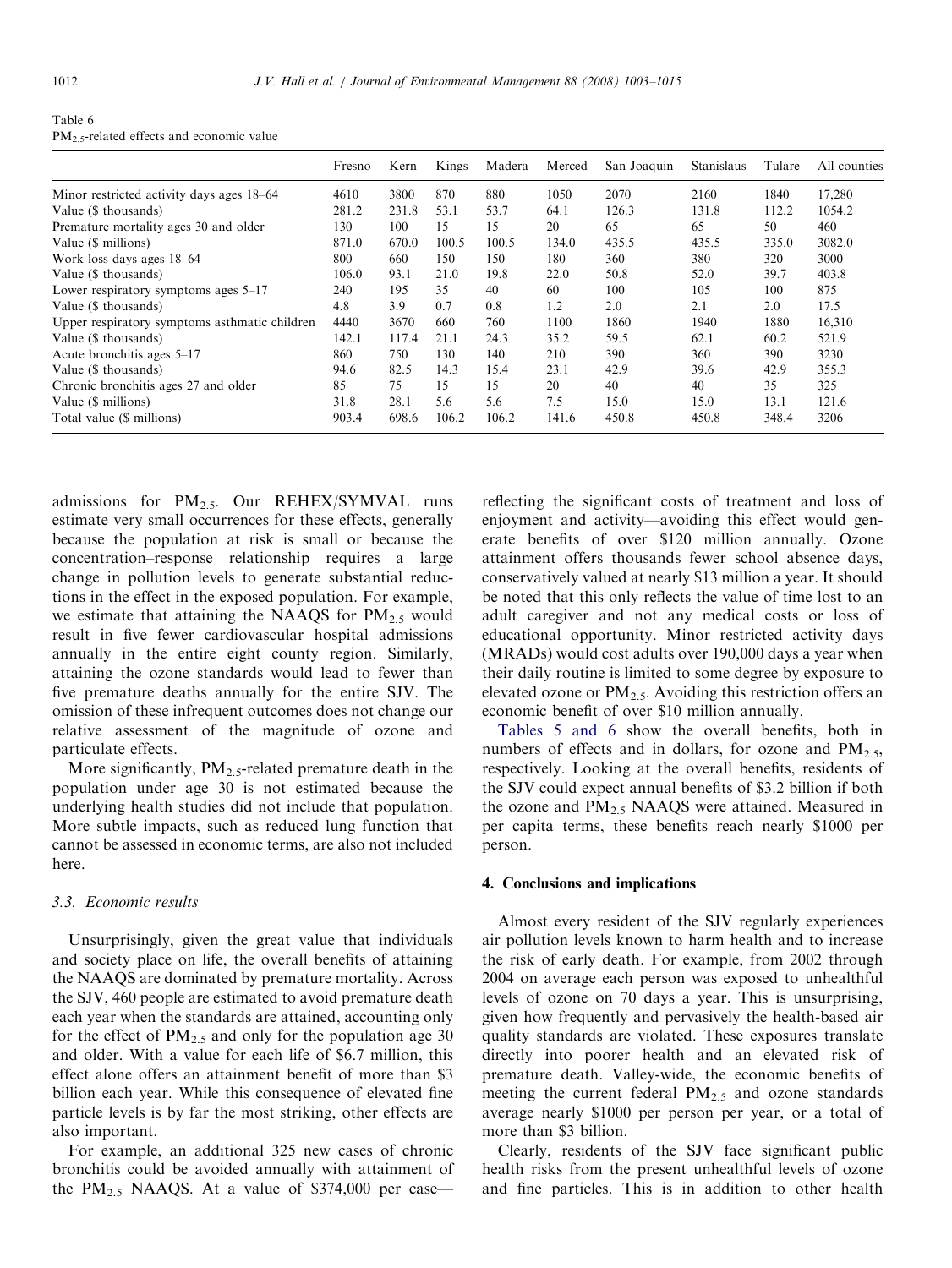<span id="page-10-0"></span>challenges, including a high rate of poverty, which exceeds 30% in Fresno County, compared to a statewide rate below 20%, and high rates of debilitating diseases such as diabetes and asthma (DHS, 2004, 2006). The region overall would experience substantial economic and health gains from effective policies to reduce pollution levels. For the more populous and more polluted areas in Kern and Fresno Counties, this is even more pronounced. Attaining the California air quality standards, which are more protective of health, would roughly double the health benefits listed above.

The adverse impacts of air pollution are not distributed equally. Both Hispanics and non-Hispanic blacks are exposed to more days when the health-based standards are violated. Residents of Fresno and Kern Counties experience many more days when the  $PM<sub>2.5</sub>$  standards are violated than the Valley-wide average. Tulare County joins Fresno and Kern in being well above average for the number of days of exposure above the ozone standards. Children under age 5 are exposed to ozone concentrations above 70 ppb on more days than older adults.

Because ozone is elevated during the spring, summer, and fall seasons, and the daily  $PM_{2.5}$  standard is typically violated more frequently in the fall and winter seasons, there is no ''clean'' season in this region. Moreover, as the population continues to increase, with associated increases in vehicle traffic and economic activity, the gains from attaining the health-based air quality standards will grow, but also become more difficult to achieve. Identifying and acting on opportunities now would produce substantial gains to the people of the SJV.

Given the public health needs of the SJV, and the limited resources available to meet multiple pressing needs, it is especially critical that pollution controls are implemented in a way that produces the largest benefits at the earliest time. This research suggests that emissions of  $PM_{2.5}$  and PM<sub>2.5</sub> precursors should receive priority. This is not in any way to suggest that ozone is not a priority, but given that controls are adopted as part of established regulatory processes over a period of time, with a deadline of 2013 attainment, early attention to  $PM_{2.5}$  will yield the largest benefits.

This will be at best a difficult task. For example, in the SJV 80% of directly emitted  $PM_{2.5}$  comes from area sources, including residential fuel use, farming operations, fugitive dust, re-suspended road dust, and managed burns. These distributed emission sources are typically difficult to control, and are typically under the jurisdiction of a local authority. In contrast, in the South Coast Air Basin (SoCAB) of southern California, area sources contribute only about 50% of directly emitted  $PM_{2.5}$ . Similarly, area sources such as pesticides and fertilizers, farm operations and managed burns contribute twice the proportion of reactive organic gases (ozone precursors) to emissions in the SJV than is the case in the SoCAB (CARB, 2006a, b). Both regions depend on regulation of on- and off-road mobile sources by CARB and the USEPA, but in the SJV local decisions regarding local sources will be especially critical.

# Acknowledgments

The authors thank the William and Flora Hewlett Foundation for funding this research. For their contributions to the research, we thank Siana Alcorn and Brian Penfold of Sonoma Technology, Inc., and Cheryl Paul of the Central Valley Health Policy Institute at California State University, Fresno. We also thank an anonymous reviewer for insightful comments.

All statements and conclusions in this paper are solely those of the authors.

# References

- Abbey, D.E., et al., 1995. Chronic respiratory symptoms associated with estimated long-term ambient concentrations of fine particulates less than 2.5 microns in aerodynamic diameter (PM2.5) and other air pollutants. Journal of Exposure Analysis and Environmental Epidemiology 5, 137–159.
- Adams, P.F., Hendershot, G.E., Marano, M.A., 1999. Current estimates from the national health interview survey, 1996. Vital Health Statistics 10, 1–212.
- Bell, M., et al., 2004. Ozone and short-term mortality in 95 US urban communities, 1987–2000. JAMA 292, 2372–2378.
- Blumenthal, D.L., et al., 1997. Three-dimensional distribution and transport analyses for SJVAQS/AUSPEX. Final Report prepared for San Joaquin Valley Air Pollution Study, by Sonoma Technology, Inc., Santa Rosa, CA, Technical & Business Systems, Santa Rosa, CA, and California Air Resources Board, STI-91060-1705-FR, Sacramento, CA.
- California Air Resources Board (CARB), 2005. Emission Reduction Plan for Ports and International Goods Movement in California. California Environmental Protection Agency, Sacramento, CA.
- California Air Resources Board (CARB), 2006a. Emissions Inventories,  $\langle$ <http://www.arb.ca.gov/ei/maps/statemap/abmap.htm> $\rangle$ . Accessed at various times.
- California Air Resources Board, 2006b. Quantification of the health impacts and economic valuation of air pollution from ports and goods movement in California, Appendix A of the Proposed Emission Reduction Plan for Ports and Goods Movement in California,  $\langle$ <http://arb.ca.gov/planning/gmerp/gmerp.htm> $\rangle$ . Accessed at various times.
- Chen, L., et al., 2000. Elementary school absenteeism and air pollution. Inhalation Toxicology 12, 997–1016.
- Chestnut, L.G., Deck, L., 2006. Recommended Health Benefit Assessment Methods for the 2007 AQMP Socioeconomic Assessment, Draft Report, Stratus Consulting, Boulder, CO, October.
- Chestnut, L.G., et al., 2006. The economic value of preventing respiratory and cardiovascular hospitalizations. Contemporary Economic Policy 24, 127–143.
- Cody, R.P., et al., 1992. The effect of ozone associated with summertime photochemical smog on the frequency of asthma visits to hospital emergency departments. Environmental Research 58, 184–194.
- Department of Health Services (DHS), 2004. Health Data Summaries for California Counties,  $\langle$  [http://www.dhs.ca.gov/hisp/chs/OHIR/reports/](http://www.dhs.ca.gov/hisp/chs/OHIR/reports/others/datasummaries2004.pdf) [others/datasummaries2004.pdf](http://www.dhs.ca.gov/hisp/chs/OHIR/reports/others/datasummaries2004.pdf) $\angle$ .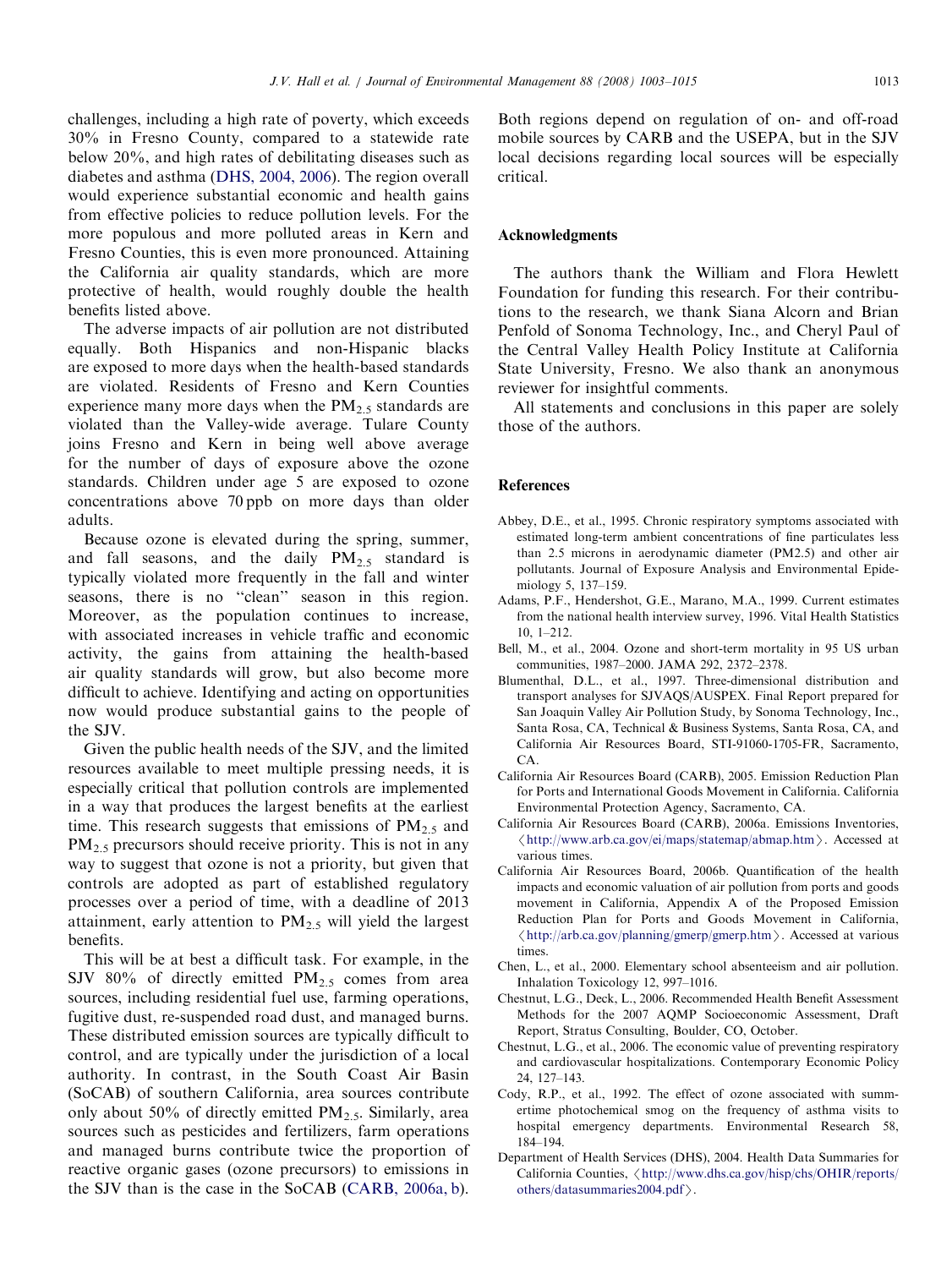- <span id="page-11-0"></span>Department of Health Services (DHS), 2005. County Health Status Profiles 2005, Sacramento, CA,  $\langle$  [http://www.dhs.ca.gov/hisp/chs/](http://www.dhs.ca.gov/hisp/chs/OHIR/reports/healthstatusprofiles/2005/) [OHIR/reports/healthstatusprofiles/2005/](http://www.dhs.ca.gov/hisp/chs/OHIR/reports/healthstatusprofiles/2005/) $\rangle$ .
- Department of Health Services (DHS), 2006. County Health Status Profiles, California Department of Health Services and California Conference of Local Health Officers, 2006, Sacramento, CA, /[http://www.dhs.ca.gov/hisp/chs/OHIR/reports/healthstatusprofiles/](http://www.dhs.ca.gov/hisp/chs/OHIR/reports/healthstatusprofiles/2006/profiles.pdf)  $2006$ /profiles.pdf $\rangle$ .
- Dockery, D.W., et al., 1996. Health effects of acid aerosols on North American children: respiratory symptoms. Environmental Health Perspectives 104, 500–505.
- Employment Development Department (EDD), 2003. Occupational Employment Statistics Survey, Sacramento, CA.
- EPA, 1999. The Benefits and Costs of the Clean Air Act, 1990–2010, Prepared for US Congress by US EPA. Office of Air and Radiation/ Office of Policy Analysis and Review, Washington, DC, November; EPA Report No. EPA-410-R-99-001.
- EPA, 2003. Benefits and Costs of the Clean Air Act 1990–2020: Revised Analytical Plan for EPA's Second Prospective Analysis, Washington, DC, May.
- EPA, 2004. Final Regulatory Analysis: Control of Emissions from Nonroad Diesel Engines, May, Washington, DC.
- EPA, 2005. Clean Air Interstate Rule: Regulatory Impact Analysis, Washington, DC, March.
- Fruin, S.A., et al., 2001. Reductions in human benzene exposure in the California South Coast Air Basin. Atmospheric Environment 35, 1069–1077.
- Gilliland, F.D., et al., 2001. The effects of ambient air pollution on school absenteeism due to respiratory illnesses. Epidemiology 12, 1–11.
- Hall, J.V., et al., 1992. Valuing the health benefits of clean air. Science 255, 812–817.
- Hall, J.V., Brajer, V., Lurmann, F., 2006. The Health and Related Economic Benefits of Attaining Healthful Air in the San Joaquin Valley. Institute for Economic and Environmental Studies, Fullerton, CA, /[http://](http://business.fullerton.edu/centers/iees/reports/SJVFinalReport.pdf) [business.fullerton.edu/centers/iees/reports/SJVFinalReport.pdf](http://business.fullerton.edu/centers/iees/reports/SJVFinalReport.pdf)).
- Hubbell, B.J., Halberg, A., McCubbin, D.R., Post, E., 2005. Healthrelated benefits of attaining the 8-h ozone standard. Environmental Health Perspectives 13, 73–82.
- Industrial Economics, 2006. Expanded expert judgment assessment of the concentration–response relationship between  $PM_2$ . exposure and mortality. Final Report prepared for Office of Air Quality Planning and Standards, USEPA, /[http://www.epa.gov/ttn/](http://www.epa.gov/ttn/ecas/regdata/Uncertainty/pm_ee_report.pdf) [ecas/regdata/Uncertainty/pm\\_ee\\_report.pdf](http://www.epa.gov/ttn/ecas/regdata/Uncertainty/pm_ee_report.pdf) >. Accessed at various times.
- Jerrett, M., et al., 2005. Spatial analysis of air pollution and mortality in Los Angeles. Epidemiology 16, 727–736.
- Krewski, D., et al., 2000. Reanalysis of the Harvard Six Cities Study and the American Cancer Society Study of Particulate Air Pollution and Mortality. Health Effects Institute, Cambridge, MA.
- Krupnick, A.J., Cropper, M.L., 1989. Valuing chronic morbidity damages: medical costs, labor market effects, and individual valuation, Final Report to US EPA. Office of Policy Analysis, Washington, DC.
- Laden, F., et al., 2006. Reduction in fine particulate air pollution and mortality: extended follow-up of the Harvard six cities study. American Journal of Respiratory and Critical Care Medicine 173, 667–672.
- Loehman, E., et al., 1979. Distributional analysis of regional benefits and cost of air quality control. Journal of Environmental Economics and Management 6, 222–243.
- Lurmann, F.W., Korc, M.E., 1994. User's guide to the regional human exposure (REHEX) model. Draft Report prepared for Bay Area Air Quality Management District, San Francisco, CA, by Sonoma Technology, Inc., Santa Rosa, CA, STI-93150-1414-DR, April.
- Lurmann, F.W., Kumar, N., 1996. Symptom-Valuation Model SYMVAL Version 1.1: User's Guide. South Coast Air Quality Management District, Diamond Bar, CA, September.
- Lurmann, F.W., Winer, A.M., Colome, S.D., 1989. Development and application of a new regional human exposure (REHEX) model. In: Proceedings from the U.S. Environmental Protection Agency and Air and Waste Management Association Conference on Total Exposure Assessment Methodology: New Horizons, Las Vegas, NV, November 27–30. Air and Waste Management Association, Pittsburgh, PA.
- Lurmann F.W., et al., 1999. Assessment of the Health Benefits of Improving Air Quality in Houston, Office of the Mayor, City of Houston, Texas, November.
- MacDonald, C.P., et al., 2006. Transport and dispersion during wintertime particulate matter episodes in the San Joaquin Valley, California. Journal of the Air and Waste Management Association 56, 961–976.
- Moolgavkar, S.H., Luebeck, E.G., Anderson, E.L., 1997. Air pollution and hospital admissions for respiratory causes in Minneapolis St. Paul and Birmingham. Epidemiology 8, 364–370.
- Office of Statewide Health Planning and Development (OSHPD), 2003. Inpatient Hospital Discharge Frequencies for California. California Health and Human Services Agency, Sacramento, CA.
- Ostro, B.D., 1987. Air pollution and morbidity revisited: a specification test. Journal of Environmental Economics and Management 14, 87–98.
- Ostro, B.D., Rothschild, S., 1989. Air pollution and acute respiratory morbidity: an observational study of multiple pollutants. Environmental Research 50, 238–247.
- Ostro, B.D., Tran, H., Levy, J., 2006. The health benefits of reduced tropospheric ozone in California. Journal of Air and Waste Management Association 56, 1007–1021.
- Pope, C.A., et al., 1991. Respiratory health and  $PM_{10}$  pollution—a daily time series analysis. American Review of Respiratory Disease 144, 668–674.
- Pope, C.A., et al., 1995. Particulate air pollution as a predictor of mortality in a prospective study of US adults. American Journal of Respiratory Critical Care Medicine 151, 669–674.
- Pope, C.A., et al., 2002. Lung cancer, cardiopulmonary mortality, and long-term exposure to fine particulate air pollution. Journal of the American Medical Association 287, 1132–1141.
- Rowe, R.D., Chestnut, L.G., 1986. Oxidants and asthmatics in Los Angeles: a benefits assessment, Report to the US EPA. Office of Policy Analysis, EPA-230-09-86-018, Washington, DC.
- Schwartz, J., 1994a. Air pollution and hospital admissions for the elderly in Detroit, Michigan. American Journal of Respiratory and Critical Care Medicine 150, 648–655.
- Schwartz, J., 1994b.  $PM_{(10)}$ , ozone and hospital admissions for the elderly in Minneapolis St. Paul, Minnesota. Archives of Environmental Health 49, 366–374.
- Schwartz, J., 1995. Short term fluctuations in air pollution and hospital admissions of the elderly for respiratory disease. Thorax 50, 531–538.
- Schwartz, J., Neas, L.M., 2000. Fine particles are more strongly associated than coarse particles with acute respiratory health effects in schoolchildren. Epidemiology 11, 6–10.
- Smith, D.H., et al., 1997. A national estimate of the economic costs of asthma. American Journal of Respiratory and Critical Care Medicine 156, 787–793.
- Thurston, G.D., Ito, K., 1999. Epidemiological studies of ozone exposure effects. In: Holgate, S.T., et al. (Eds.), Air Pollution and Health. Academic Press, San Diego, CA.
- Tolley, G.S., et al., 1986. Valuation of reductions in human health symptoms and risks, Final Report to USEPA. Office of Policy Analysis, Washington, DC.